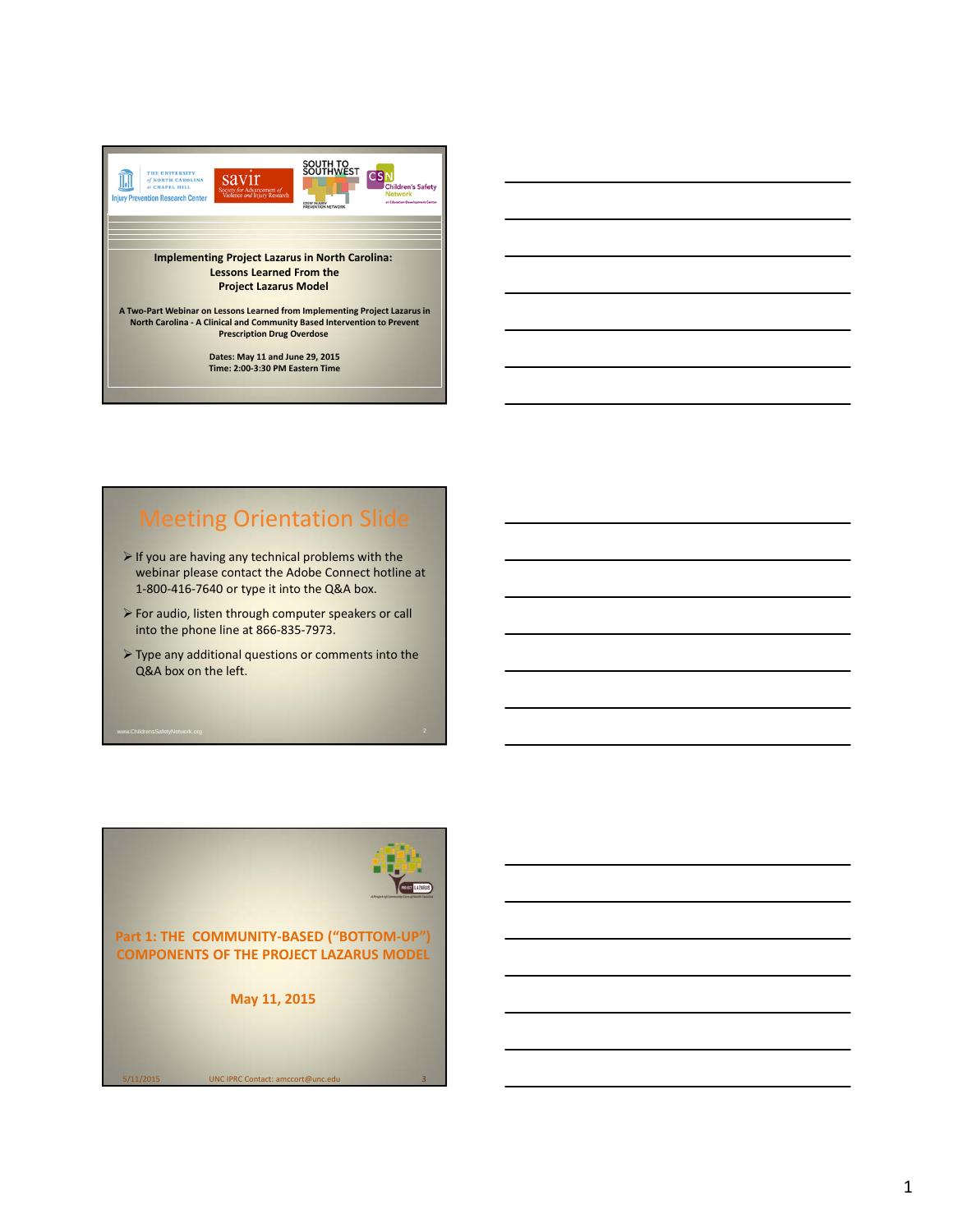## **LESSONS LEARNED from Project Lazarus**

#### **HOSTS**

- UNC Injury Prevention Research Center (IPRC)
- Society for Advancement of Violence and Injury Research (SAVIR)
- SOUTH TO SOUTHWEST, S2SW Injury Prevention Network • Child Safety Network (CSN)

## **SPONSORS**

- Centers for Disease Control and Prevention (CDC)
- Kate B. Reynolds Charitable Trust
- NC Office of Rural Health and Community Care

5/11/2015 UNC IPRC Contact: amccort@unc.edu 4

• Community Care of North Carolina (CCNC)

**KATE B. REYNOLDS CHARITABLE TRUST** Nora Ferrell, Director of Communications 5



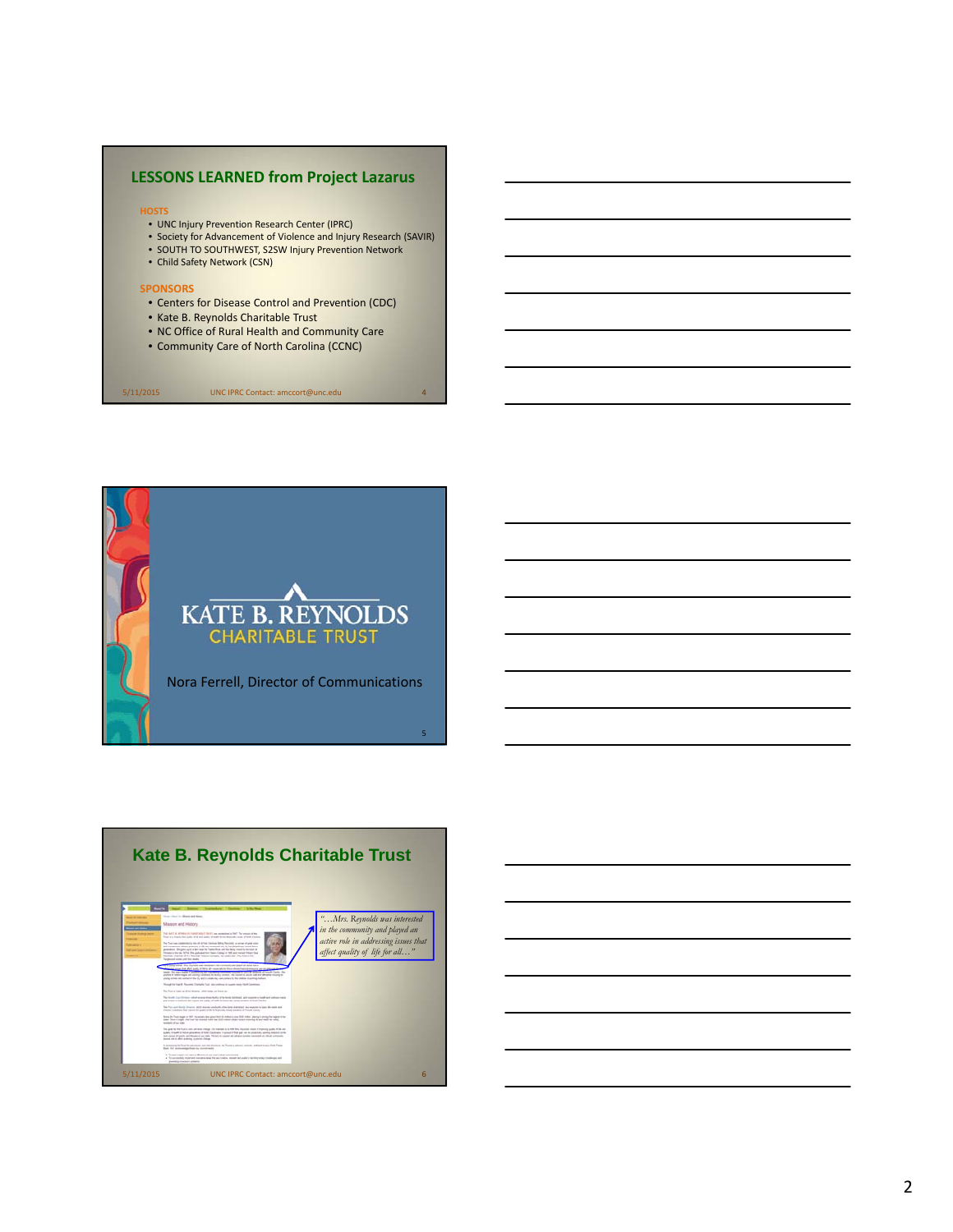



## **Why Project Lazarus?**

- Better coordination
- Multi-player approach is key
- Track record working with community members



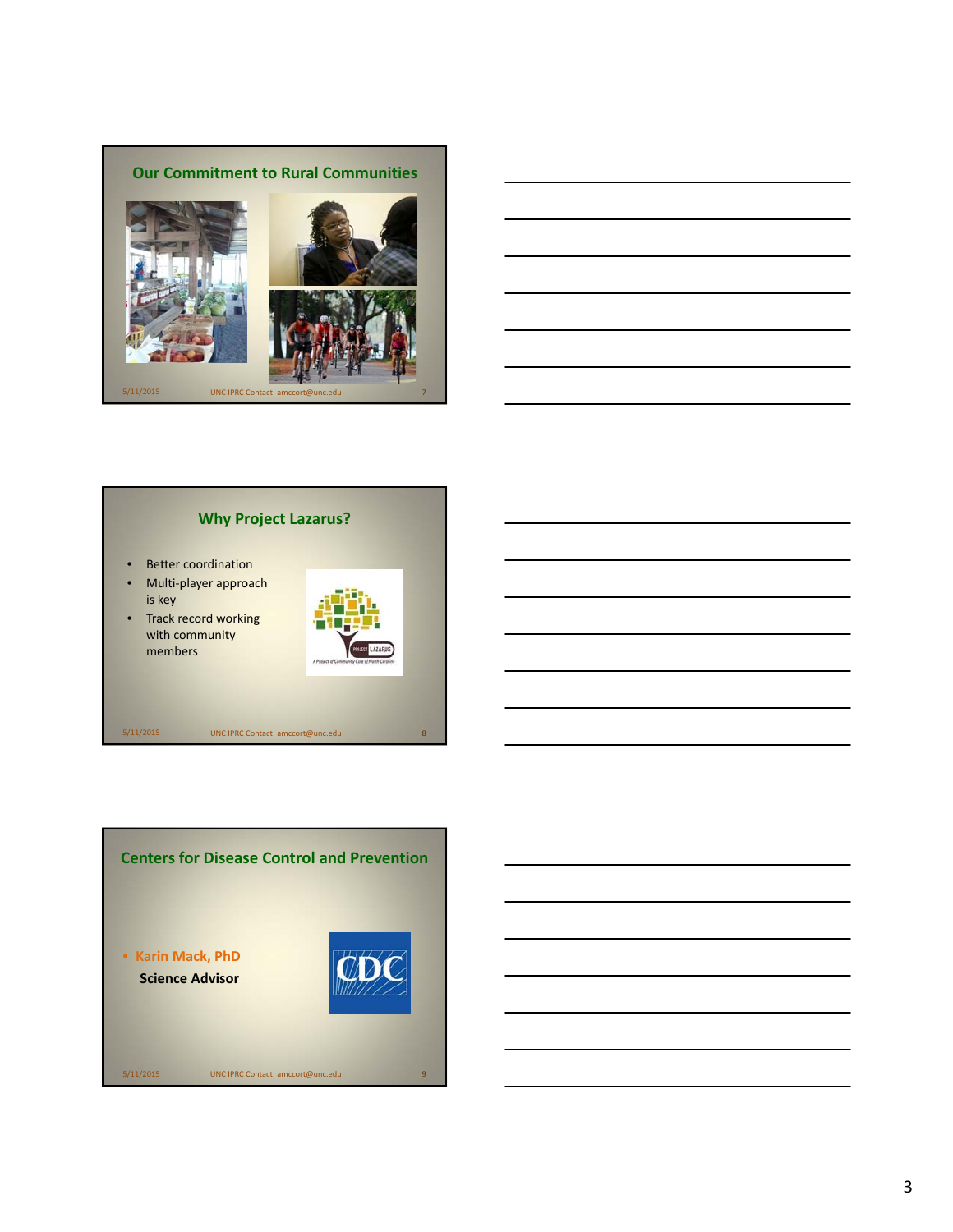





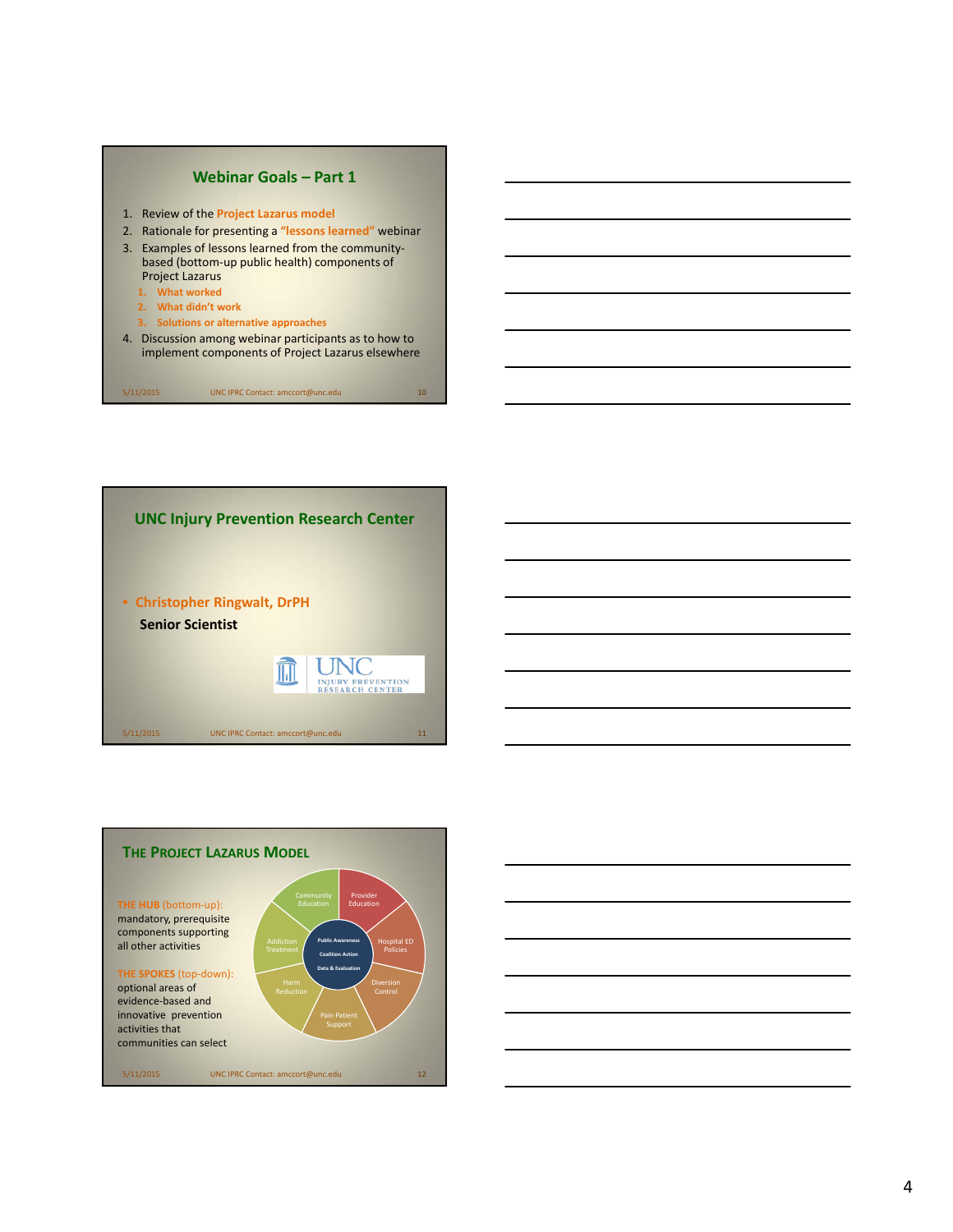



## **Community Awareness and Public Education**

- **SPEAKER:** Fred Wells Brason, II
- **BACKGROUND:** Co-founder and CEO of Project Lazarus, based in Wilkes County, NC
- **AFFILIATION WITH PROJECT LAZARUS:** CEO, Project Lazarus



|                                                                                                                       |  | <u> 1989 - Johann Stoff, deutscher Stoff, der Stoff, der Stoff, der Stoff, der Stoff, der Stoff, der Stoff, der S</u>  |
|-----------------------------------------------------------------------------------------------------------------------|--|------------------------------------------------------------------------------------------------------------------------|
|                                                                                                                       |  | <u> 1989 - Johann Harry Harry Harry Harry Harry Harry Harry Harry Harry Harry Harry Harry Harry Harry Harry Harry</u>  |
| <u> 1989 - Johann Barn, mars ann an t-Amhainn an t-Amhainn an t-Amhainn an t-Amhainn an t-Amhainn an t-Amhainn an</u> |  |                                                                                                                        |
|                                                                                                                       |  |                                                                                                                        |
|                                                                                                                       |  | <u> 1989 - Johann Barn, mars ann an t-Amhain ann an t-Amhain ann an t-Amhain ann an t-Amhain an t-Amhain ann an t-</u> |
|                                                                                                                       |  | <u> 1989 - Johann Stoff, deutscher Stoffen und der Stoffen und der Stoffen und der Stoffen und der Stoffen und de</u>  |
|                                                                                                                       |  |                                                                                                                        |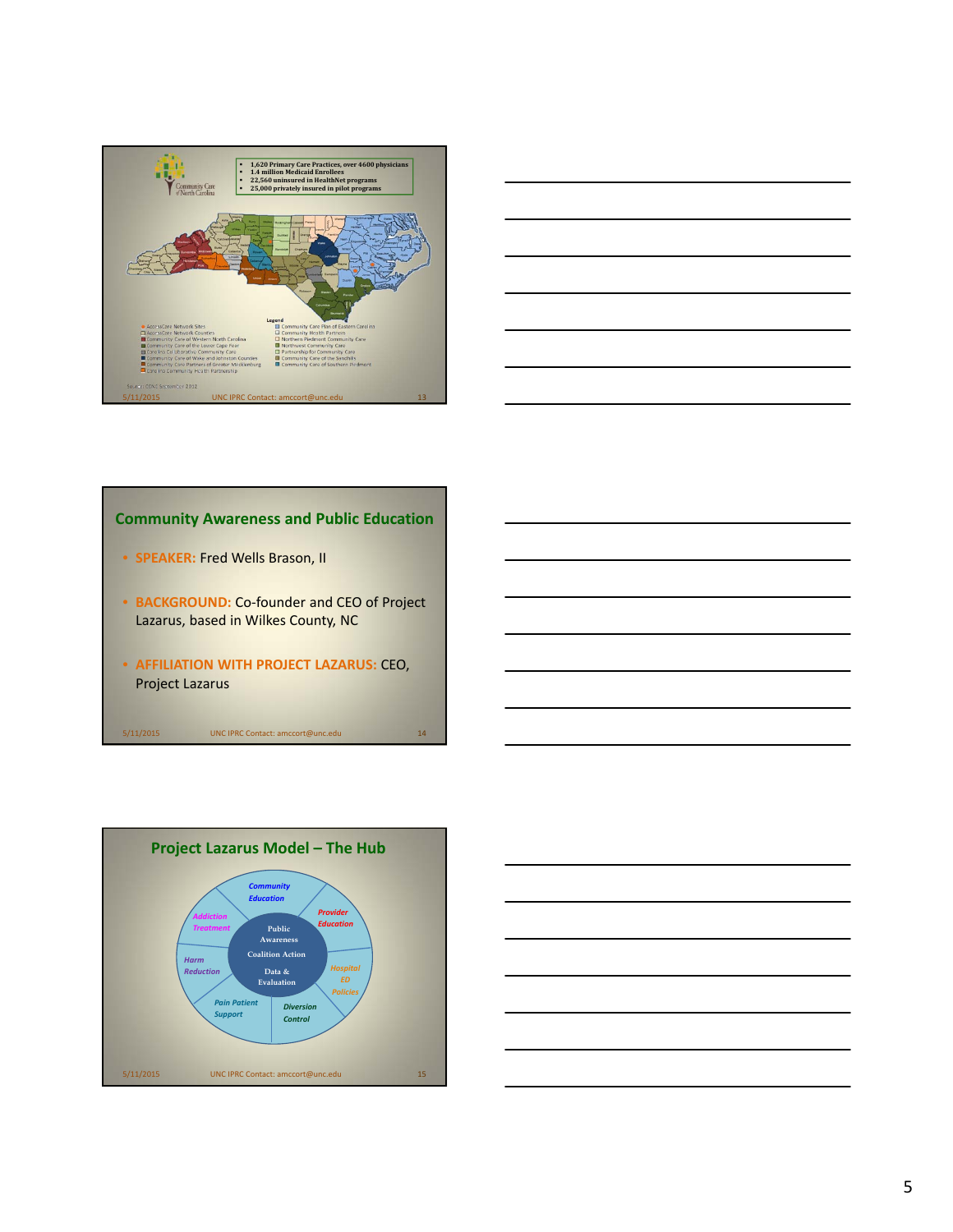#### **THE HUB – Public Awareness**

Awareness is particularly important because there are widespread misconceptions about the risks of prescription medication misuse and abuse. It is crucial to build public identification of prescription medication overdose as a community issue, as overdose is common in the community among all population groups, and that we can prevent, intervene and treat this issue.

*"Prescription medication: take correctly, store securely, dispose properly, and never share."*

#### **Determined best success was to initiate and inform**

5/11/2015 UNC IPRC Contact: amccort@unc.edu

**community stakeholders, presumably the ones**

*k* their community best.

‐ Health Department, LE, Faith, Medical, Schools, Human Service, etc.

**THE HUB – Public Awareness**

- **Obtain their acceptance of the reality of the issue**; their buy‐in for the Project Lazarus Model and openness to allow their "people" to engage in community actions.
- Present, teach, and train community sectors for **developing strategies and action plans specific to their sector/group/organization.**
- LESSONS LEARNED: **Coalitions formed primarily with only stakeholders as Steering Committee members slowed process and implementation.** Important for coalitions to have broad based representation without the encumbrance of strictly organizational representation.

5/11/2015 UNC IPRC Contact: amccort@unc.edu 17

## **THE HUB – Public Awareness**

• **Local Data is one key factor in order to drive awareness:**

- Local data defines the reality.
- Provides the scope of the problem for the community to make direct connection to the issues.
- Allows for focused prevention, intervention and reatment.
- The magnitude of the problem has raised the awareness from the early days of 2004‐2007, and this has assisted in mobilizing communities. Personal connection that relationally resonates.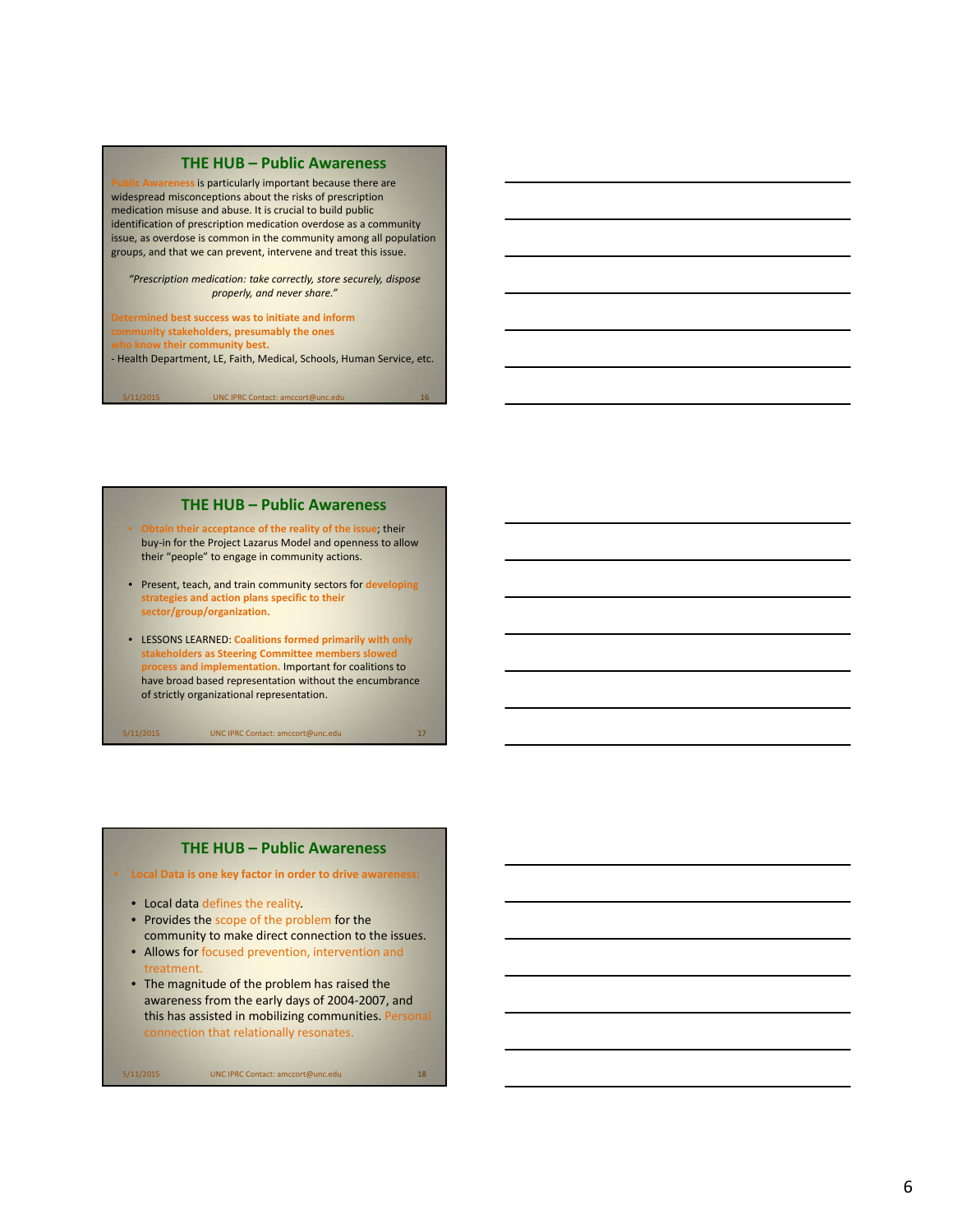

#### **THE HUB – Public Awareness**

• **Early in the expansion process, lack of initiative in community was indicated:**

- *"People have talked about doing something, but so far there isn't anyone who* has really taken charge. There may be a few concerned people, but they are<br>not influential (Health Director survey, IPRC)."
- Leadership change issues have proven to be a hindrance within local communities and investment in their training, along with other steering committee leadership, provides for more shared responsibilities and builds in transition capabilities.
- For every unit increase in county leadership there is a 2.7-fold increase in the<br>odds of having community forums & workshops, after accounting for other<br>prevention efforts and resources.
- Community champions are essential and not provided from the "outside."
- Well rounded and balanced action plans for prevention, intervention and treatment address the scope of the model.

UNC IPRC Contact: amccort

## **THE HUB – Public Awareness**

- **Community Differentiation**
	- Community: rural, urban, vacation land, Military and Tribal Groups
	- Model design implementation needs to be formatted to individual
		- community:

 $\checkmark$  Culture  $\checkmark$  Environment

• Approaches need to be strategized in order to overcome obstacles of:

 $\checkmark$  Prejudices

- $\checkmark$  Stigmas
- Beliefs Behaviors
- Decisions made collectively by community coalition representation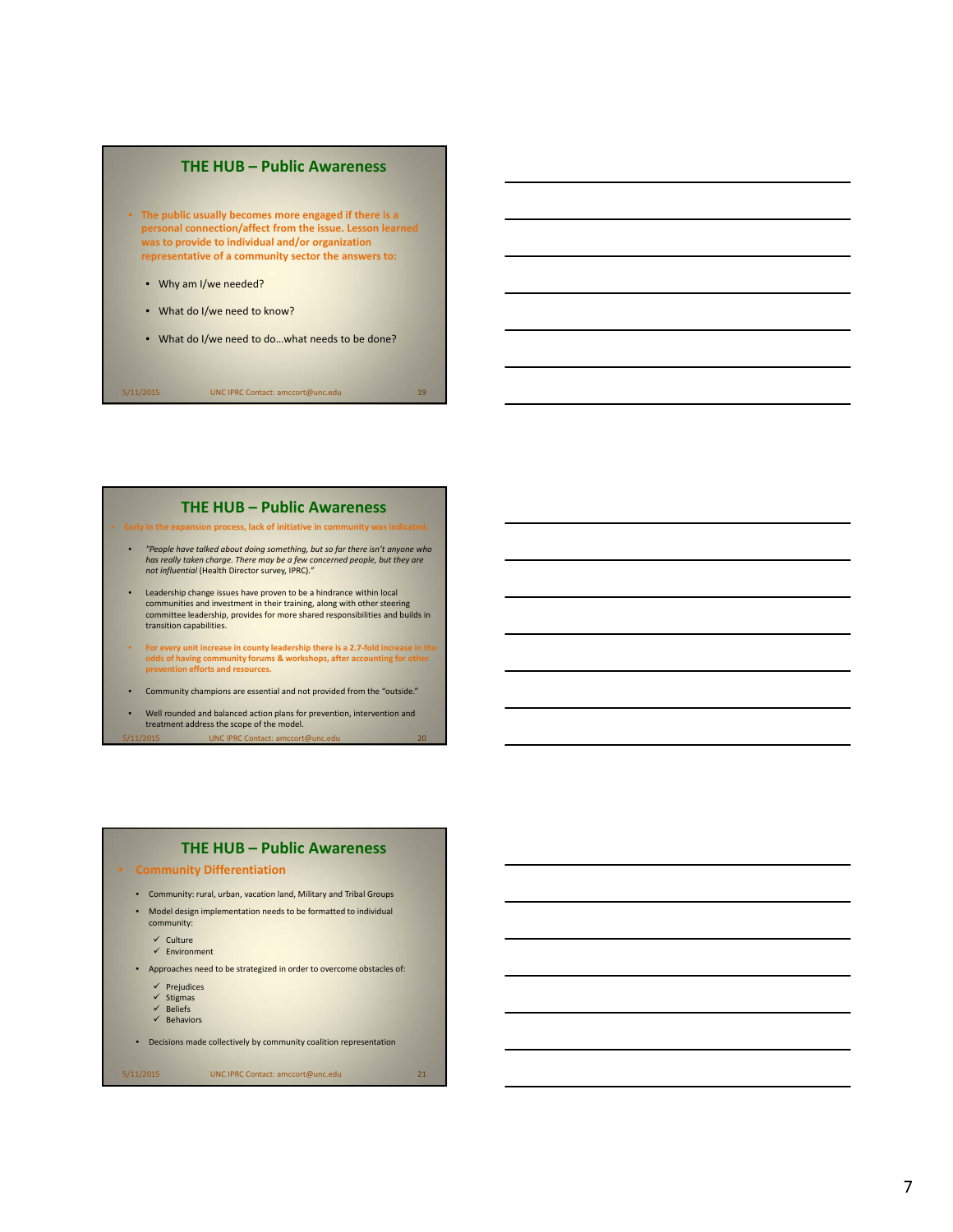#### **THE HUB – Public Awareness**

• **Presentation and education within a comprehensive public health approach such as Project Lazarus assists in broader acceptance of controversial methods of prevention, intervention and treatmentsuch as naloxone and medication assisted treatment (MAT).**

*Local methadone clinic helps reduce Rx deaths* Journal Patriot, Wilkes County 3/12/2014 Jule Hubbard<br>http://www.journalpatriot.com/news/article\_dbd0f6e8-aa0c-11e3-8435-*001a4bcf6878.html*

**NC Medical Board 2008:** The Board therefore encourages its licensees to abide by the protocols employed by Project Lazarus and to cooperate with the program's efforts to make naloxone available to persons at risk of suffering drug overdose."

T**he Fort Bragg Program**<br>In conjunction with Project Lazarus, the Womack Army Medical Center at Ft. Bragg has<br>initiated a multi-faceted program to address opiate dependence and to reduce potential<br>overdoses. The program, O naloxone. 5/11/2015 UNC IPRC Contact: amccort@unc.edu 22

## **The HUB ‐ Coalition Building/Action**

- **SPEAKER:** Anne Thomas, BSN, MPA
- **BACKGROUND:** Former Health Director, Dare County, NC
- **AFFILIATION WITH PROJECT LAZARUS:** CCNC‐Project Lazarus Regional Consultant

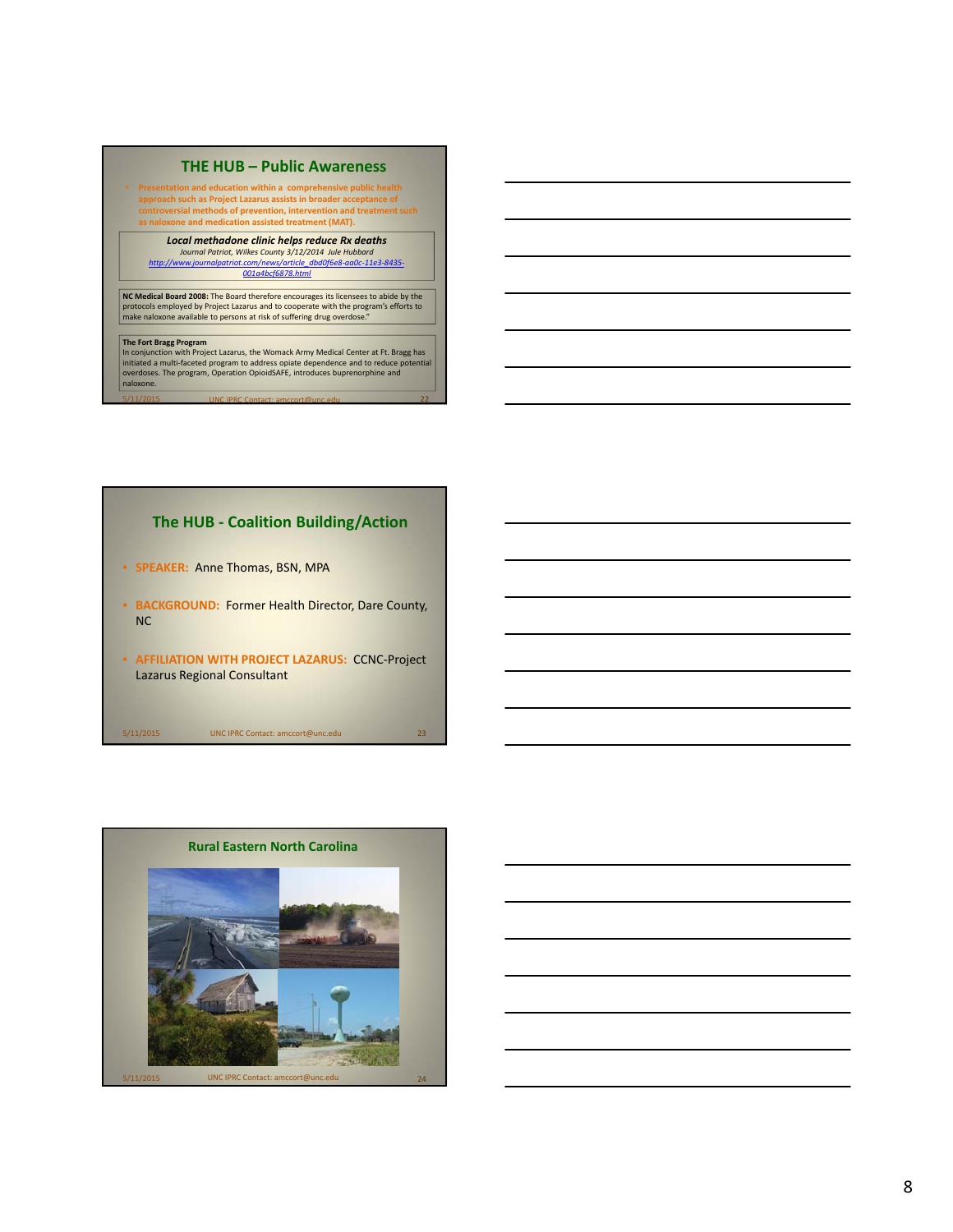

## **Creating SA Coalitions in Counties ‐ why Health Departments?**

- Prescription drug misuse and overdose is a Public Health epidemic
- **Public Health mission is to protect and promote the community's health**
- Track record of community engagement and collaboration to address community health issues
- Knowledge of community resources and gaps

5/11/2015 UNC IPRC Contact: amccort@unc.edu 26

## **Coalition Building: Money Often Drives Decision Making**

Despite recognition of importance of misuse/ abuse of prescription pain medication, rural health departments and community coalitions

- Struggle with limited staffing and funding;
- Juggle competing priorities and emerging health issues
- NC Division of Public Health requires LHDs to conduct community health assessments and to implement evidence ‐based strategies to address health priorities

– **Project Lazarus helps LHDs meet these requirements**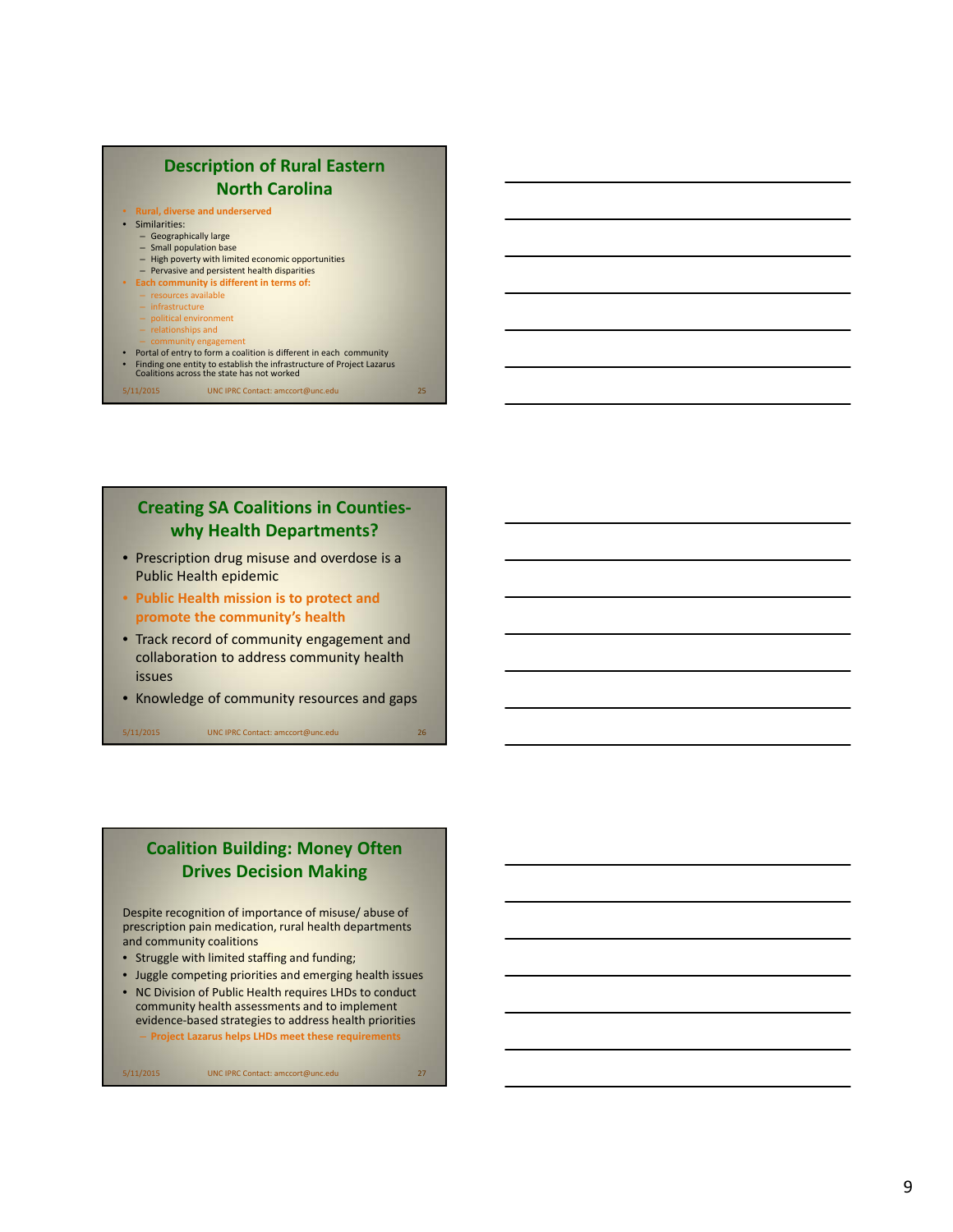## **Capacity Building in non ‐LHD Coalitions**

- Seek out established and relevant community coalitions with good track record, credibility and key stakeholder engagement
- Identify community champion/key stakeholder as advocate
- Existing coalitions are often seen as a community service agency rather than a community change agent, so need to expand membership and mission to:
	- **Reach entire community including at‐risk populations, and;**
	- **Focus on being a catalyst for community and social change**

5/11/2015 UNC IPRC Contact: amccort@unc.edu 28

## **What Does Project Lazarus Offer SA Coalitions?**

- Grant funding
- Technical assistance in capacity building and strategic planning
- Community based and sector training
- Public awareness tools
- Policies and protocols
- Data and evaluation

*These resources make the decision to move forward an easier one for communities.*

5/11/2015 UNC IPRC Contact: amccort@unc.edu 29

## **Community Engagement and Strategic Planning**

#### **ORDER IS IMPORTANT**

- Convene stakeholder meeting to secure buy-in from key leaders and decision makers to commit resources (people, time, funds)
- Conduct community forum to raise awareness and mobilize community
- Then develop strategic plans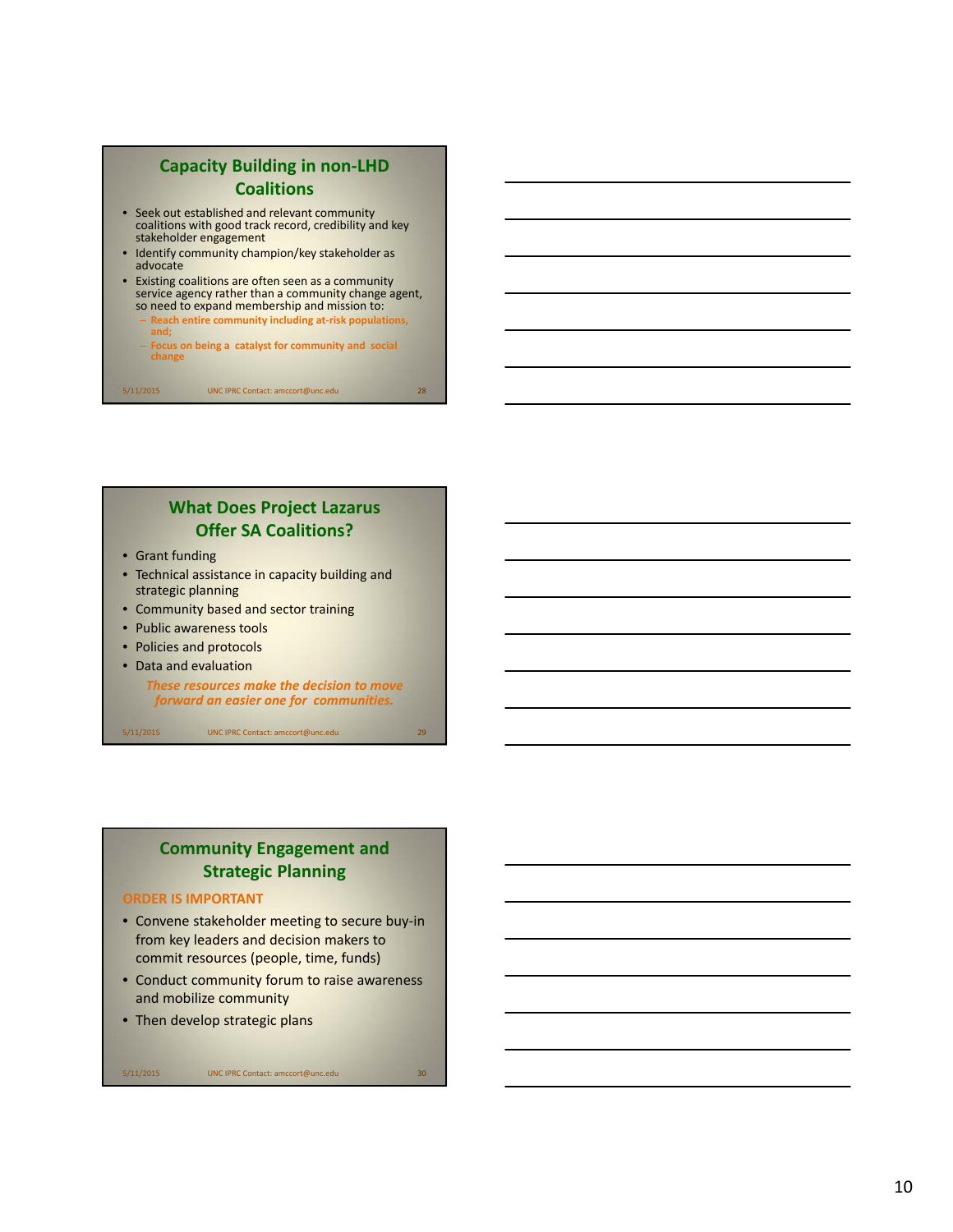## **Strategic Planning‐ Selecting Interventions in Rural Communities**

- Rural communities often have significant health challenges and less capacity to address them.
- Lacking are resources, training opportunities and support systems to begin and sustain a coalition.
- Greatest needs for training are around policy, environmental and systems change in contrast to more traditional programs and services.

5/11/2015 UNC IPRC Contact: amccort@unc.edu 31

**Data Needs for Planning and Evaluation**

- **Coalitions want and need timely data to:**
	- build awareness
	- track progress
	- sustain funding
- Project Lazarus, DPH and UNC Injury Prevention Research Center provide data on deaths, ED visits, hospitalizations and opioid prescribing profiles

UNC IPRC Contact

## **Provider Education**

- Prescribers and pharmacist's need for education on safe use of pain medicine and available resources is critical.
- CCNC and Governor's Institute on Substance Abuse provide training on safe opioid prescribing practices and effective chronic pain management.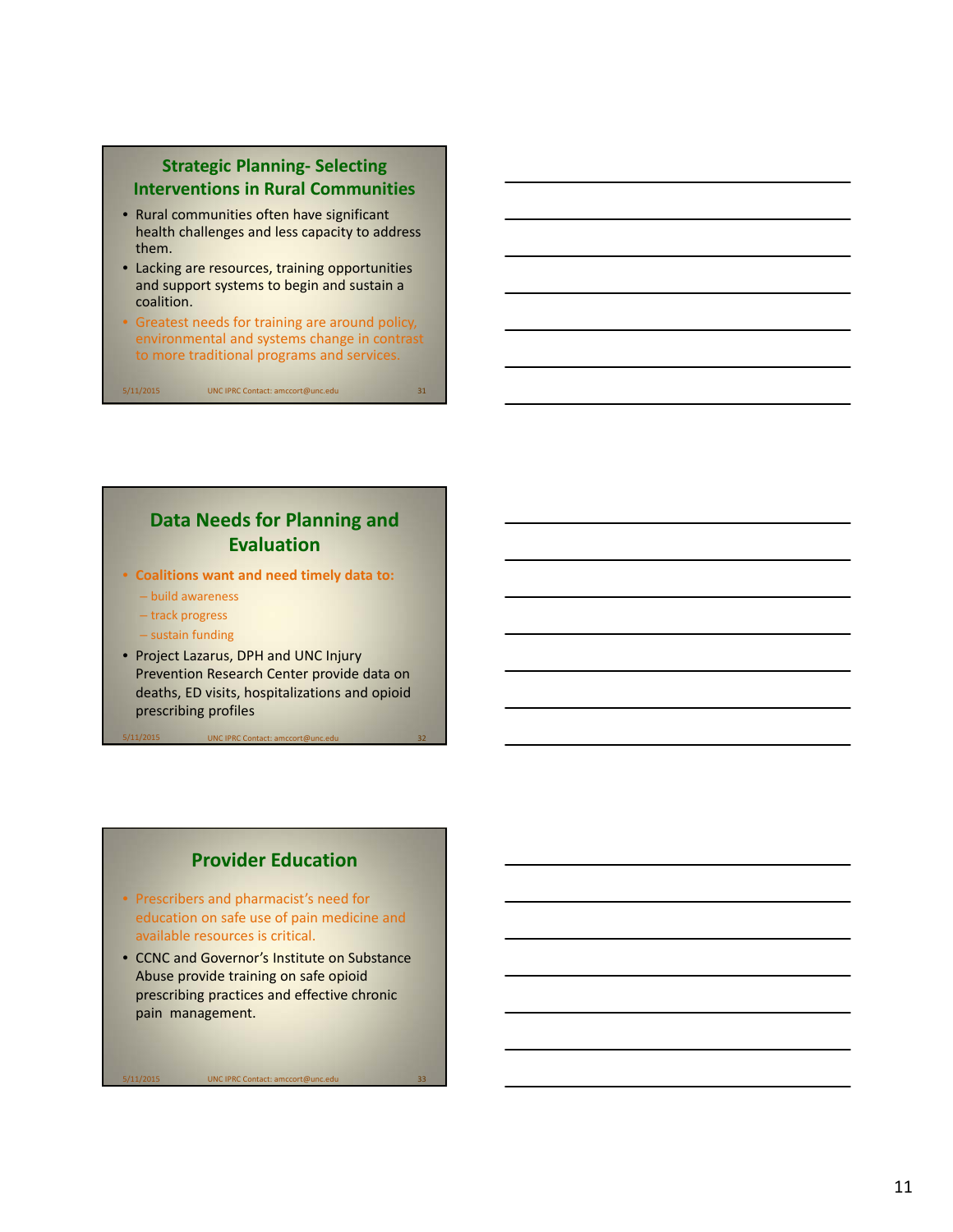





- Purposeful recruitment
	- Identifying and engaging members
- Change in leadership periodically
	- Change in leadership roles are healthy
- Short amounts of time per project
	- Set up subcommittees
	- One project goal at a time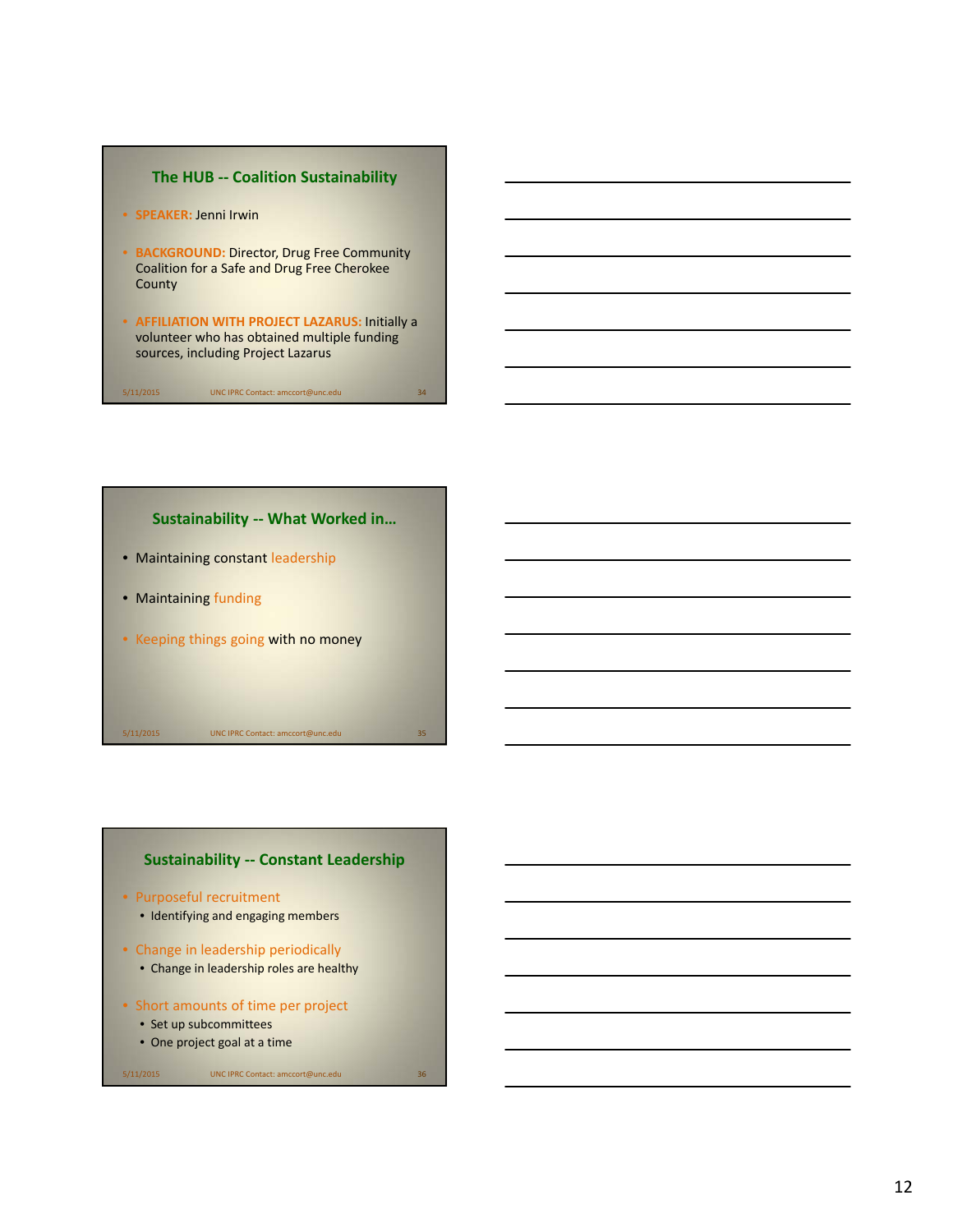## **Sustainability ‐‐ Maintaining Funding**

Other agency grants – you don't have to write them!!!!

\*Example: Governors Crime Commission – through the Sheriff's Office and Health Department

## **Sustainability ‐‐ Keeping Things Going with No Money**

5/11/2015 UNC IPRC Contact: amccort@unc.edu 37

- Institutionalizing efforts environmental strategies
- Developing relationships and partnerships meeting needs of both
- Using what others have \*example toolkits

5/11/2015 UNC IPRC Contact: amccort@unc.edu 38

## **The HUB ‐‐ Program Evaluation and Data**

- **SPEAKER:** Nabarun Dasgupta, MPH, PhD
- **BACKROUND:** Co‐founder of Project Lazarus; epidemiologist at UNC Injury Prevention Research Center; Chief Data Scientist and Co‐Founder, Epidemico
- **AFFILIATION WITH PROJECT LAZARUS:** Scientific Lead at UNC‐IPRC for the Evaluation of Project Lazarus in North Carolina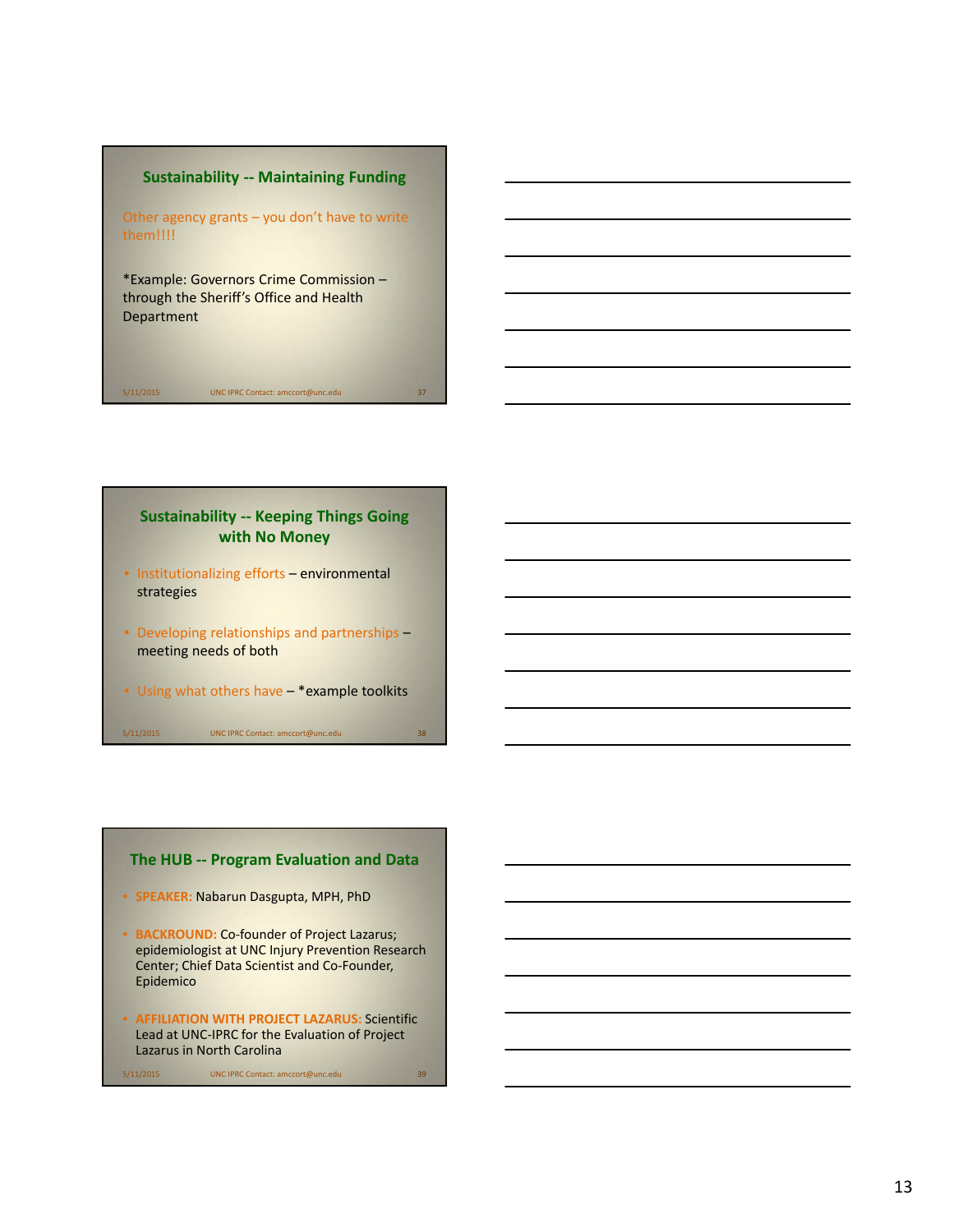## **Outcome Data, Dependent Variable**

- Mortality (vital statistics) (+) publicly available, universal coverage, wide interest (‐) slow, no formulation specificity (ICD‐10), no medical history, idiosyncratic, power
- Hospital emergency department (+) syndromic surveillance meaningful use, rapidly available (‐) idiosyncratic coding (ICD‐9), no denominator, consistency • Prescription monitoring program (+) measures drug exposure, complete coverage, rapidly available
- (‐) privacy, computing power, messy coding, missing data, limited confounder and no diagnosis
- Substance abuse treatment centers (+) details: all substances, injection, addiction severity, crime, pregnancy, Tx modality (‐) privacy, no denominator, limited private clinic coverage
- Contextual data (+) publicly available, free, wide range of topics (‐) slow, geographic and temporal specificity /11/2015 UNC IPRC Contact: amccort@unc.ed

#### **Exposure Data, Independent Variable**

- Process data
	- Training attendance, pill collection records, referrals (+) already being collected, essential to the analysis (‐) standardization, credibility, format
- Surveys
	- Health directors, care coordinators, community coalitions
	- (+) customizable, rapid
	- (‐) overhead, limited evidence base, education/literacy levels
- Substance abuse treatment utilization

5/11/2015 UNC IPRC Contact: amccort@unc.edu 41

## **The Matrix: Bringing it All Together**

- Minimum person-time unit: county-month
- Time units
	- Repeated measurements: collapse
	- Sparse data: interpolate (assume linearity?)
- Geographic units
	- County of residence
- Output: a large, locked, de‐identified dataset
- Limitation: inter‐level bias

```
5/11/2015 UNC IPRC Contact: amccort@unc.edu 42
```